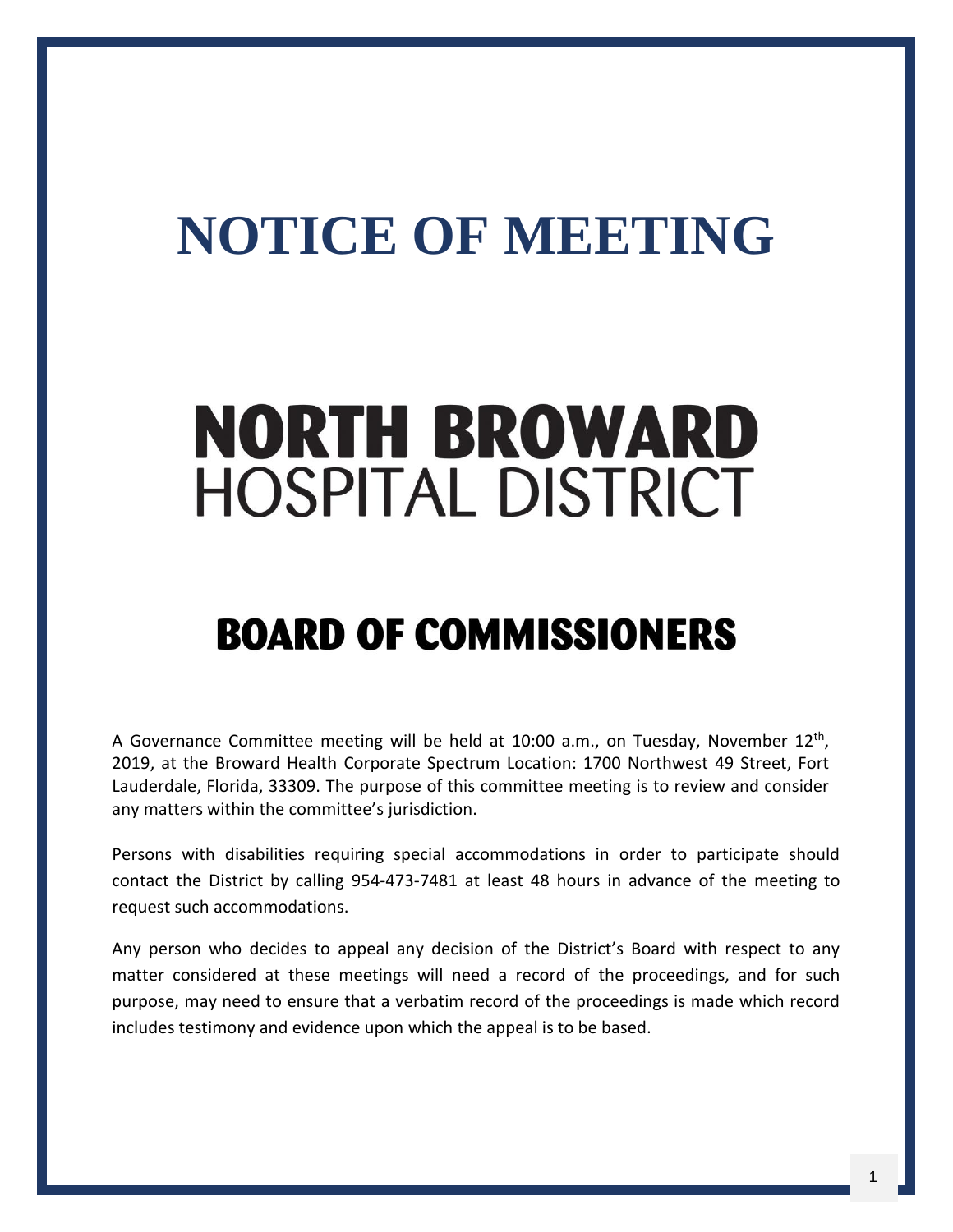## **MINUTES**

## **GOVERNANCE COMMITTEE MEETING Immediately following the Finance Committee Meeting July 24, 2019**

## **1. NOTICE**

Notice of this meeting is attached to the official Minutes as **EXHIBIT I.** The official Agenda for this meeting, as presented for the consideration of the Committee, is attached to the official Minutes as EXHIBIT II.

## **2. CALL TO ORDER** 1:26 p.m.

## **3. COMMITTEE MEMBERS**

- $\angle$  Commissioner Ray T. Berry, Chair
- Commissioner Andrew M. Klein
- X Commissioner Christopher T. Ure (not present)

**ADDITIONALLY PRESENT** Commissioner Nancy W. Gregoire, Commissioner Stacy L. Angier, Commissioner Marie C. Waugh (WebEx), Gino Santorio/President/Chief Executive Officer, Alan Goldsmith/Chief Administrative Officer, Alex Fernandez/Chief Financial Officer, Linda Epstein/Corporate General Counsel, Brett Bauman/Associate General Counsel, Nigel Crooks/Chief Internal Auditor

## **4. PUBLIC COMMENTS** None

## **5. APPROVAL OF MINUTES**

5.1 Approval of the Governance Committee meeting minutes, dated June 25, 2019.

**MOTION** It was *moved* by Commissioner Klein, *seconded* by Commissioner Berry, to:

## **APPROVE THE GOVERNANCE COMMITTEE MEETING MINUTES DATED JUNE 25, 2019.**

Motion *carried* unanimously.

## **6. TOPIC OF DISCUSSION**

6.1 Updates to Outside Legal Review of the Proposed Changes to the Board's Bylaws – Russell Marcus, Gray Robinson Law Firm.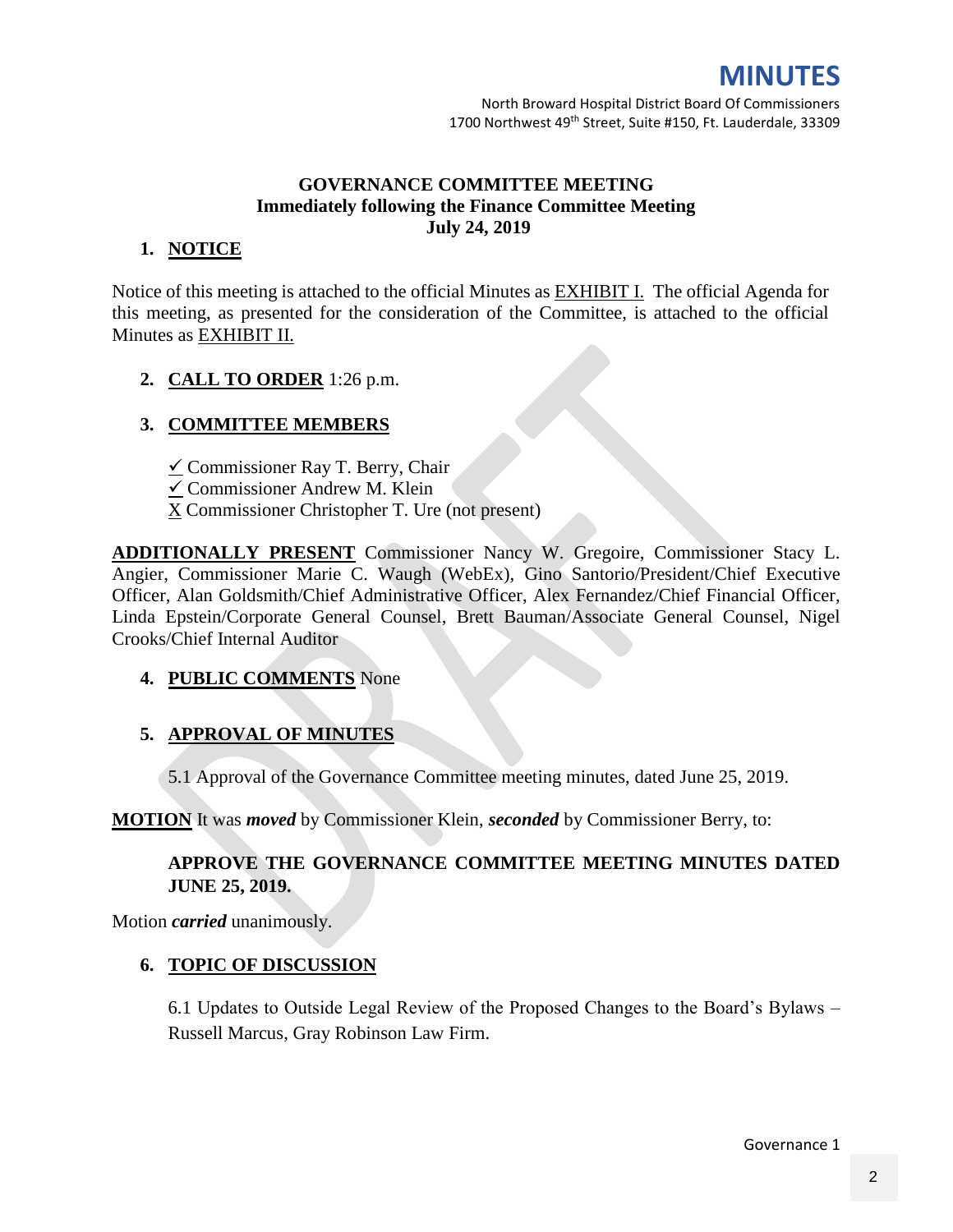Mr. Russell Marcus, outside counsel for Broward Health, spoke to the status of the proposed bylaws and codified resolutions. Hardcopies were distributed containing revisions received earlier that day by Commissioner Klein.

Proposed bylaw revisions were individually discussed at length. Mr. Bauman and Mr. Marcus answered questions and walked the members through the reasoning behind the proposed changes for the remainder of the meeting. Members gave legal counsel direction, clarifying language and processes.

## **7. ADJOURNMENT** 4:17 p.m.

**MOTION** It was *moved* by Commissioner Klein, *seconded* by Commissioner Berry, to:

## **ADJOURN THE GOVERNANCE COMMITTEE MEETING.**

Motion *carried* unanimously.

Respectfully submitted, Commissioner Stacy L. Angier, Secretary/Treasurer.

Governance 2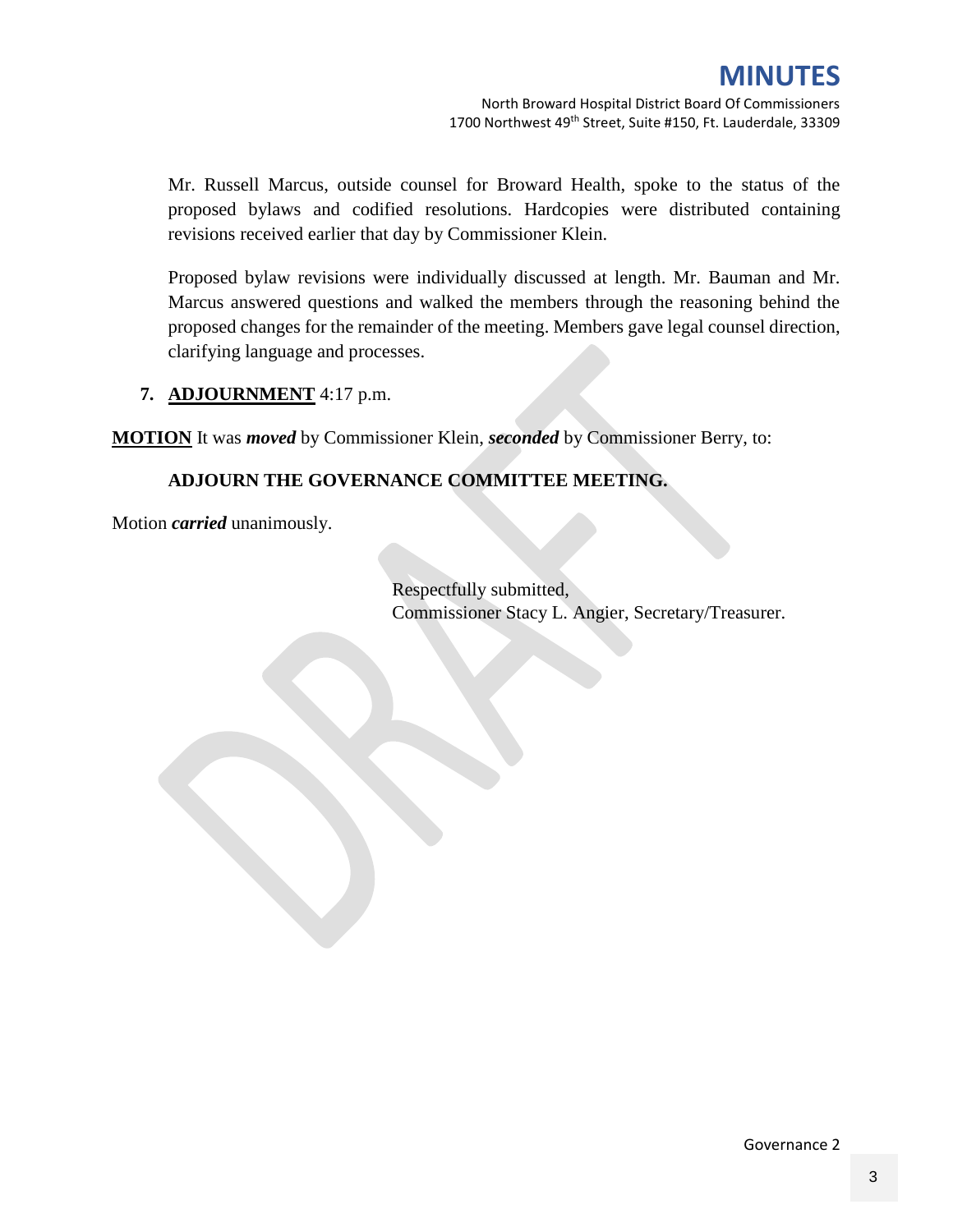### **Resolution FY20-09**

### **Resolution of the Board of Commissioners of North Broward Hospital District Pertaining to Travel Reimbursements of Commissioners**

WHEREAS, Commissioners of the Board of Commissioners (the "Board") of North Broward Hospital District (the "District"), from time to time, must travel both interstate and intrastate on behalf of the District to conduct District business;

WHEREAS, Florida Law and Broward Health's Policies & Procedures regulates the reimbursement of travel expenses of all public officers, employees, and authorized persons in the District establishing standard travel reimbursement rates, procedures, and limitations;

WHEREAS, Commissioners of the District are public officers and, as such, are subject to the requirements of Florida Law and Broward Health's Policies & Procedures pertaining to reimbursement of travel expenditures;

WHEREAS, the Board desires to establish a uniform policy pertaining to Commissioners incurring travel expenditures to be reimbursed by the District; and

WHEREAS, unless context otherwise requires, capitalized terms used but not defined herein have the meanings ascribed to such terms in the Amended and Restated Bylaws of the North Broward Hospital District, as amended from time to time (the "Bylaws").

NOW, THEREFORE, BE IT RESOLVED, by the Board, that:

- **1.** All travel by Commissioners on behalf of the District and all reimbursements of travel, lodging, and subsistence expenses (collectively, "Expenses") shall always be consistent with Florida Law including, but not limited to, § 112.061, Florida Statutes, as amended from time to time or any successor statute thereof, as well as Broward Health's Policies & Procedures.
- **2.** Any and all reimbursements of Expenses shall only be approved if travel was undertaken in order to conduct bona fide District business, which serves a direct and lawful public purpose with relation to the District by the Commissioner attending such meeting or conducting such business.
- **3.** Any claim for reimbursement of Expenses shall contain a statement that the expenses were actually incurred by the Commissioner as necessary travel expenses in the performance of official duties and shall be verified by a written declaration that it is true and correct as to every material matter.
- **4.** When a Commissioner's travel will be or is within Broward, Miami-Dade, and Palm Beach Counties ("Tri-County Area") and travel expenditures are expected to be or is at or below Two Hundred Dollars (\$200.00), reimbursement of Expenses may be paid if approved by the President/CEO or his or her designee ("Senior Management").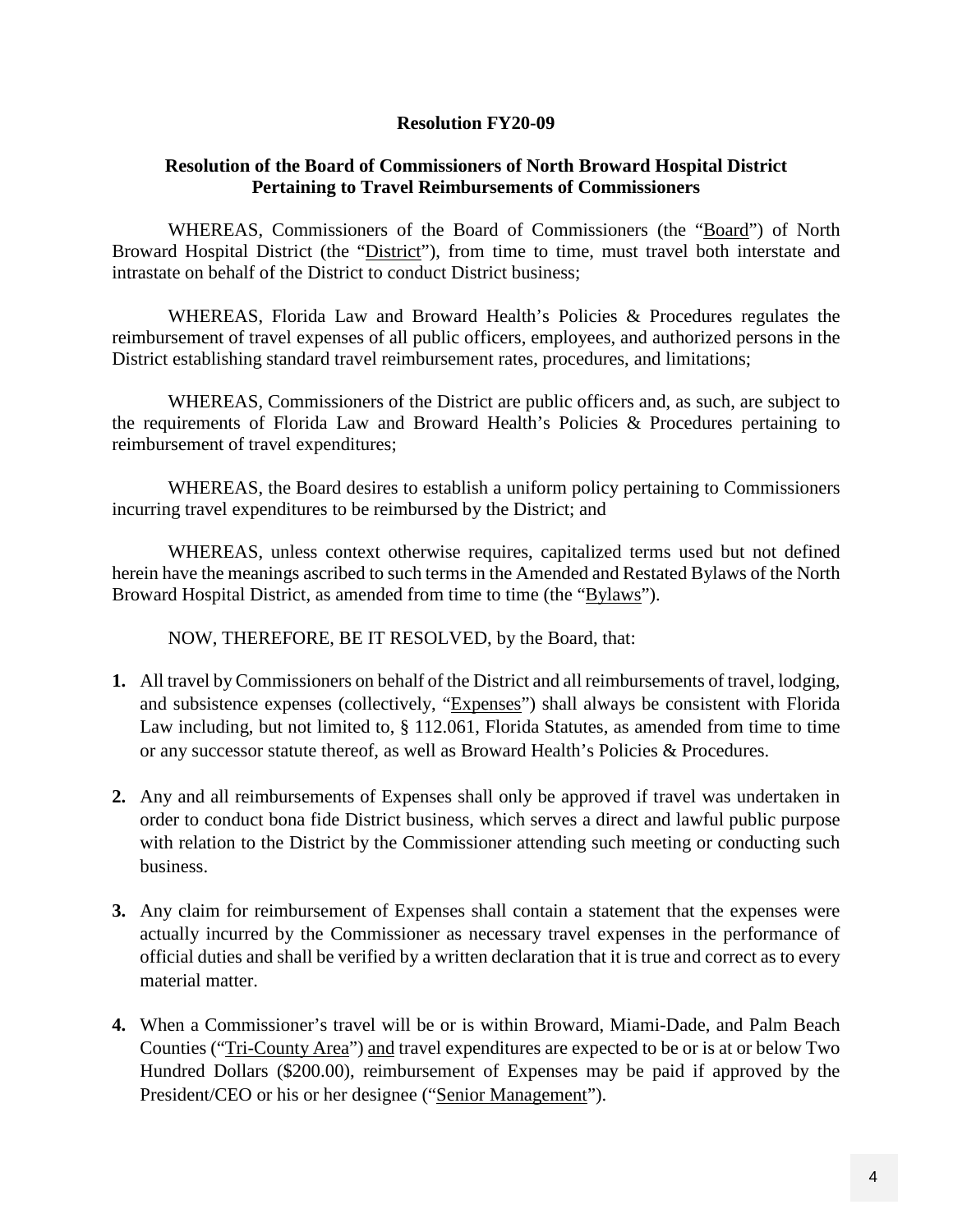- **5.** When a Commissioner's travel will be outside of the Tri-County Area and/or travel expenditures are expected to be above Two Hundred Dollars (\$200.00), reimbursement of Expenses may only be paid if such Commissioner obtains approval by (1) Senior Management and (2) prior approval by the Board of Commissioners.
- **6.** Notwithstanding, if a Commissioner's travel will be or is outside of the Tri-County Area and/or travel expenditures are expected to be or is above Two Hundred Dollars (\$200.00), reimbursement of Expenses may be made in the event of a bona fide emergency preventing prior approval by the Board of Commissioners; provided, however, such Commissioner's reimbursement of Expenses shall only be paid if ratified by the Board of Commissioners at a subsequent Board meeting.
- **7.** This resolution hereby supersedes, amends, replaces and repeals any conflicting resolution or conflicting policy previously adopted by the Board.

**DULY ADOPTED** this \_\_\_ day of November, 2019.

Time Adopted \_\_\_\_\_\_ PM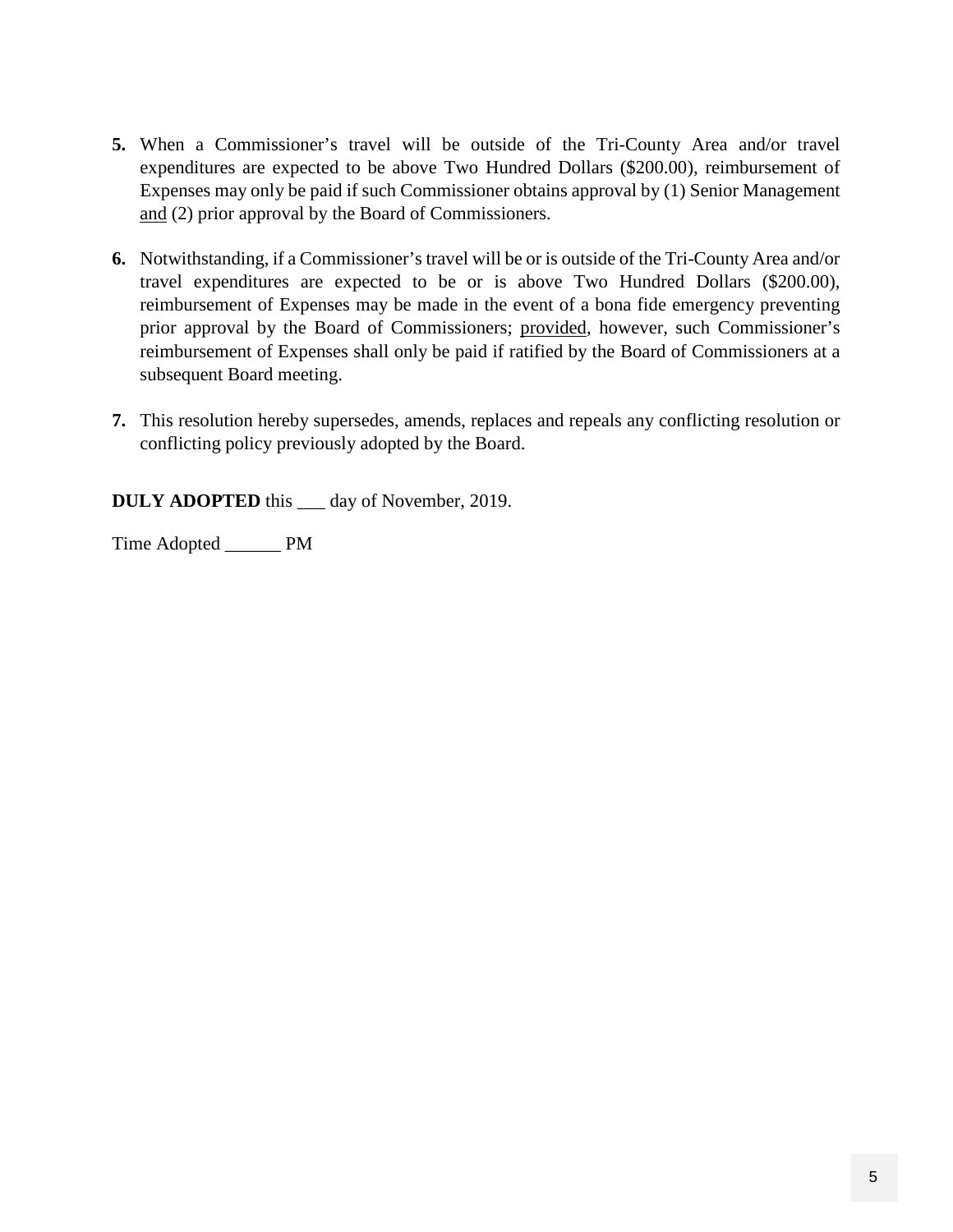

#### **Current Status:** *Active* **PolicyStat ID:** *7069572*



| Origination:         | 10/2019                           |  |  |
|----------------------|-----------------------------------|--|--|
| <b>Effective:</b>    | 10/2019                           |  |  |
| Last Reviewed:       | 10/2019                           |  |  |
| <b>Last Revised:</b> | 10/2019                           |  |  |
| <b>Next Review:</b>  | 10/2020                           |  |  |
| Sponsor:             | Diana Arteaga: VP, GOV            |  |  |
|                      | <b>RELATIONS &amp; COMM AFFRS</b> |  |  |
| Section:             | <b>GA- Community Sponsorship</b>  |  |  |
| Manual:              | <b>General Administrative</b>     |  |  |

## **GA-001-115 Community Sponsorship Guidelines**

#### I. **Purpose**

In an effort to best serve the community, this policy shall be used to offer guidelines and parameters to evaluate requests for community sponsorships received by the North Broward Hospital District ("District").

#### II. **Definitions**

A. Community sponsorship: A payment or donation by Broward Health to a nonprofit for an event, program or activity that provides a benefit to the residents of the District.

#### III. **Policy**

#### A. **Participation Criteria**

Programs, organizations, activities, and events must qualify under the following guidelines in order to be considered for District sponsorship:

- 1. The proposed sponsorship must support and promote the District's mission, vision, and strategic priorities; and
- 2. The requesting organization or entity must: (i) promote and support worthwhile community services to the residents of the District; or (ii) be a charity or fund-raising event that generates funds back to the District; or (iii) be another program, activity, or event that will provide benefit to the District through the promotion of health and prevention of illness and injury; or (iv) be an educational program, activity or event related to healthcare; and
- 3. The request must come from a 501C nonprofit organization.

#### B. **Exclusion Criteria**

The following programs, organizations, activities, and events shall not be considered for the District sponsorship:

- 1. Those which are political or for-profit in nature or purpose.
- 2. Those that have a personal, individual, or otherwise limited application, appeal or benefit.
- 3. Those outside of the District's powers under its Charter, and those for which Sponsorship by the District would be prohibited by the Florida Constitution or other applicable law, or those which would be considered private inurnment under applicable law.

#### C. **Process**

1. The Application and Evaluation Process for consideration of sponsorship Requests shall be established by the President/Chief Executive Officer, consistent with the above Guidelines.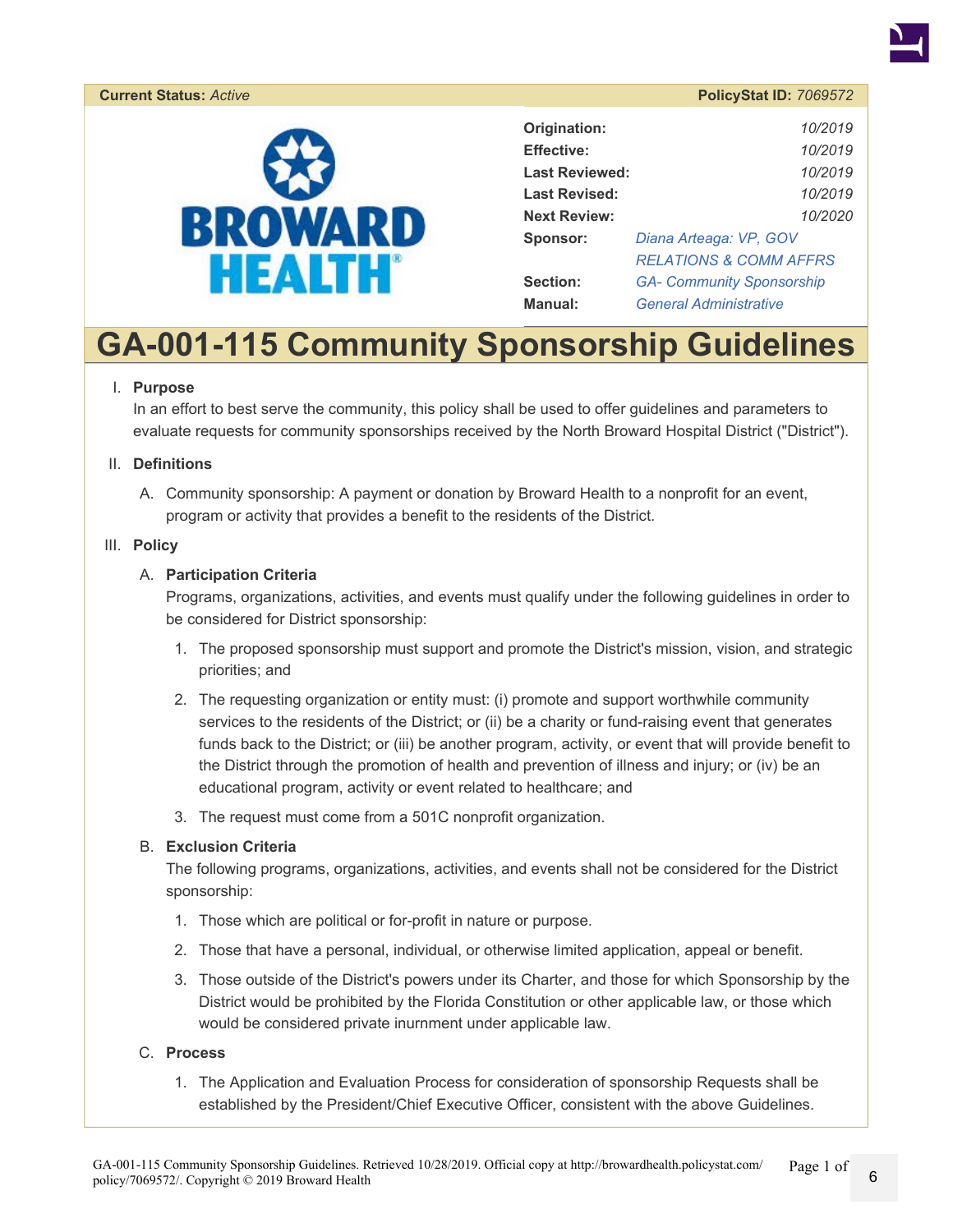|                            |  | 2. All requests for community sponsorships shall be submitted to the office of Community Affairs.                                                                                                                                                             |             |  |  |  |  |
|----------------------------|--|---------------------------------------------------------------------------------------------------------------------------------------------------------------------------------------------------------------------------------------------------------------|-------------|--|--|--|--|
|                            |  | 3. All requests for donated graphic services must go through the sponsorship review process.                                                                                                                                                                  |             |  |  |  |  |
|                            |  | 4. No District or Hospital employee shall commit the organization (or any District department,<br>division, or facility) to any community sponsorship without receiving approval from the President/<br>CEO or VP Government Relations and Community Affairs. |             |  |  |  |  |
|                            |  | 5. The President/CEO or VP Government Relations and Community Affairs will be the final<br>determinant for adherence to sponsorship criteria, scope and amount or level of sponsorship.                                                                       |             |  |  |  |  |
| 6.                         |  | The President/CEO may appoint a committee chaired by the VP Government Relations and<br>Community Affairs to assist with the review process of sponsorships.                                                                                                  |             |  |  |  |  |
| <b>Attachments:</b>        |  |                                                                                                                                                                                                                                                               |             |  |  |  |  |
| <b>Approval Signatures</b> |  |                                                                                                                                                                                                                                                               |             |  |  |  |  |
| <b>Step Description</b>    |  | Approver                                                                                                                                                                                                                                                      | <b>Date</b> |  |  |  |  |
|                            |  | Jennifer Mosley: EXEC SECRETARY                                                                                                                                                                                                                               | 10/2019     |  |  |  |  |
|                            |  | Gino Santorio: PRESIDENT/CEO                                                                                                                                                                                                                                  | 10/2019     |  |  |  |  |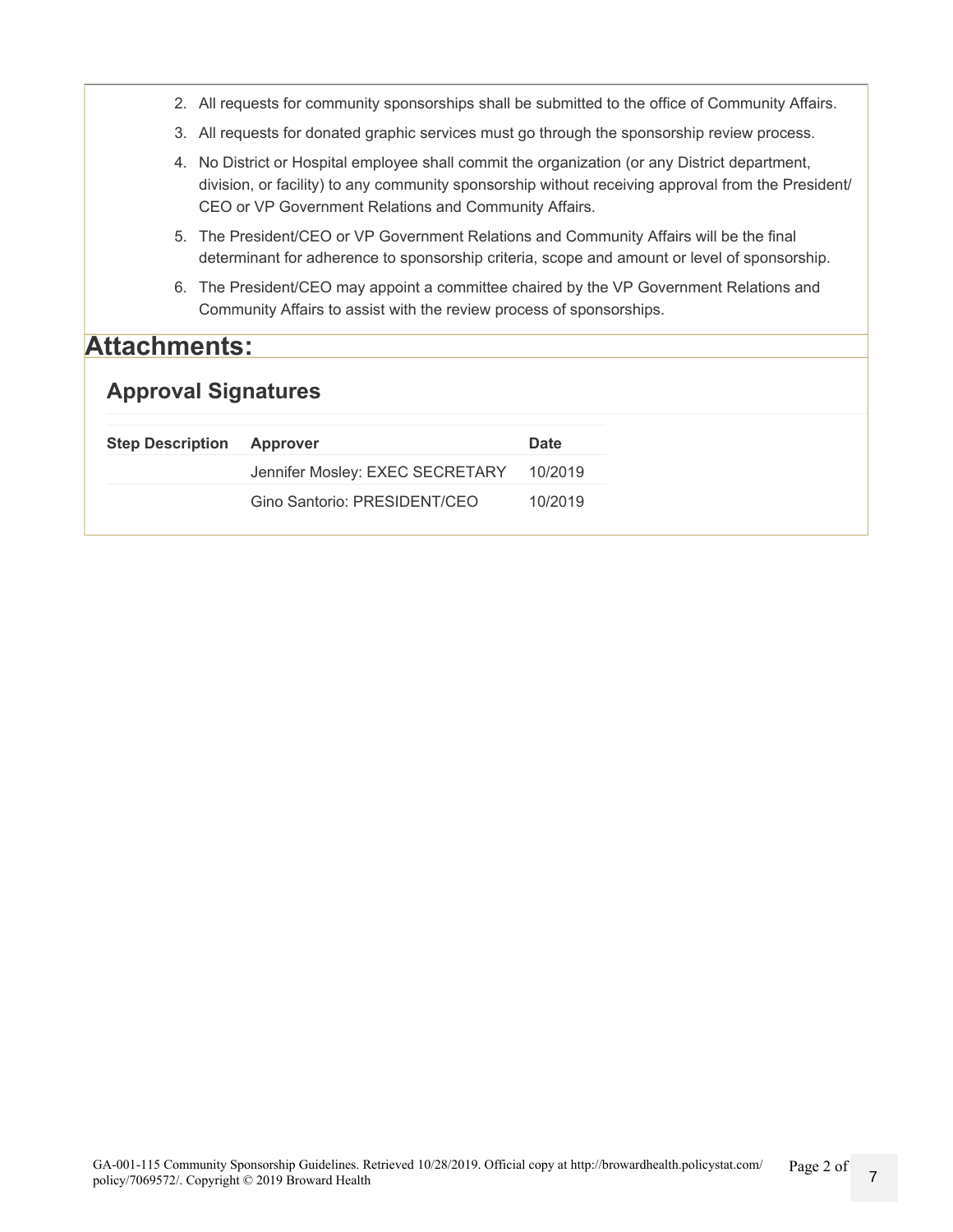

## **Sponsorship Standard Operating Procedures**

## **Purpose**

To establish a standard operating procedure for Broward Health's community sponsorships.

## **Definitions**

 Community sponsorship – A payment or donation by Broward Health to a nonprofit for an event, program or activity that provides a benefit to the residents of the District.

## **Procedure**

- 1. An organization seeking sponsorship must complete the vendor registration process through Broward Health's Vendor Registration System (VRS) and submit the online sponsorship request form.
- 2. Once the VRS profile is complete, the Community Affairs department will send the profile to Compliance for Focus Arrangement/Covered Persons (FA/CP) determination.
- 3. The Community Affairs department will complete the Compliance checklist while reviewing the submitted application.
- 4. The sponsorship packet will be reviewed to determine the appropriate sponsorship level that best aligns with the strategic priorities and plan for the hospital district.
- 5. Once the review of the application and Compliance has made an FA/CP determination, the Community Affairs department will bring the completed sponsorship packet with recommendations to the Vice President, Government Relations/Community Affairs for approval or denial.
- 6. Sponsorship levels will be reviewed and considered based on historical spend, size of the organization, visibility, impact and reach in the community. See Community Sponsorship Guidelines
- 7. Upon approval, the completed packet will go for final review and approval by the CEO or their designee.
- 8. Sponsorship applications and supporting documentation shall be maintained in accordance with applicable law.